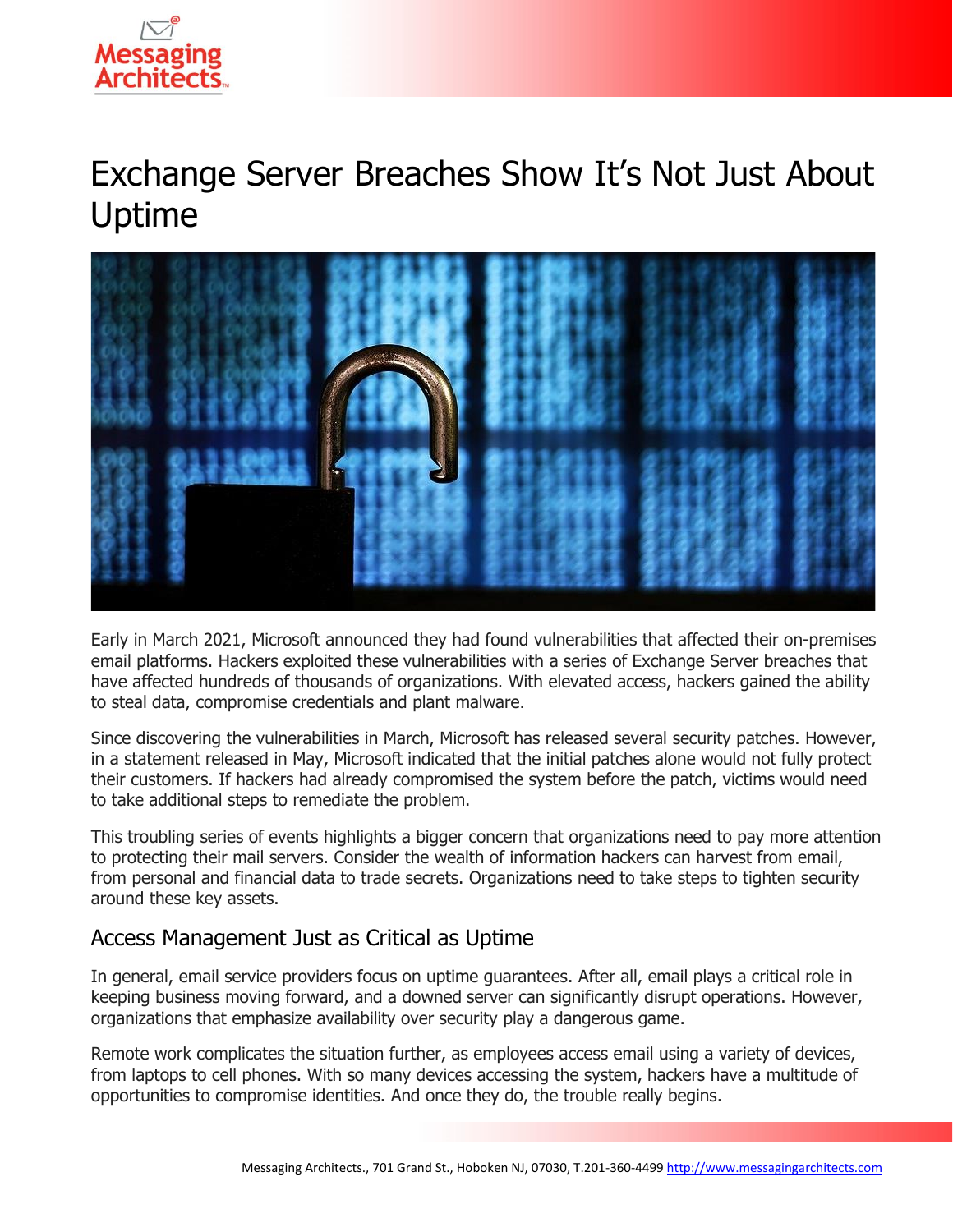

To protect their systems, organizations can take several key steps, including a layered approach to [access management.](https://www.emazzanti.net/endpoint-security-best-practices/) Begin with enforcing multi-factor authentication (MFA) for email access. Additionally, implement device-level security. Ideally, employees must use a registered device to access email.



#### Bite the Bullet and Apply those Patches

In addition to access management, security patches play an essential role in protecting organizations. In the case of the Microsoft Exchange Server breaches, Microsoft has released several patches. However, six months after the breach hit the news, estimates suggest that nearly one third of impacted servers remained unpatched.

Further, as indicated above, organizations that applied only the first patch could still be hosting intruders in their systems. On the other hand, Microsoft customers who immediately applied all patches gained much needed protection. While patch application can prove time-consuming, businesses cannot afford to gamble with their security.

The lesson applies beyond email, as well. Any out-of-date applications or devices increase the risk of attack. From anti-virus to firmware, application software to firewalls, be sure to apply patches in a timely fashion.

#### Exchange Server Breaches Emphasize Need for Cloud Computing

While the Microsoft Exchange Server breaches have caused widespread security concerns, the problem only affects the on-premises versions of Exchange. Cloud-based Exchange environments remain unaffected.

For many organizations, crises like these underscore the need to [migrate to the cloud.](https://messagingarchitects.com/microsoft-365-migration-tips/) On-premises solutions require substantial in-house expertise and frequent patching. Cloud-based solutions, while they bring their own concerns, ease the burden on in-house IT staff and automate the updating process.